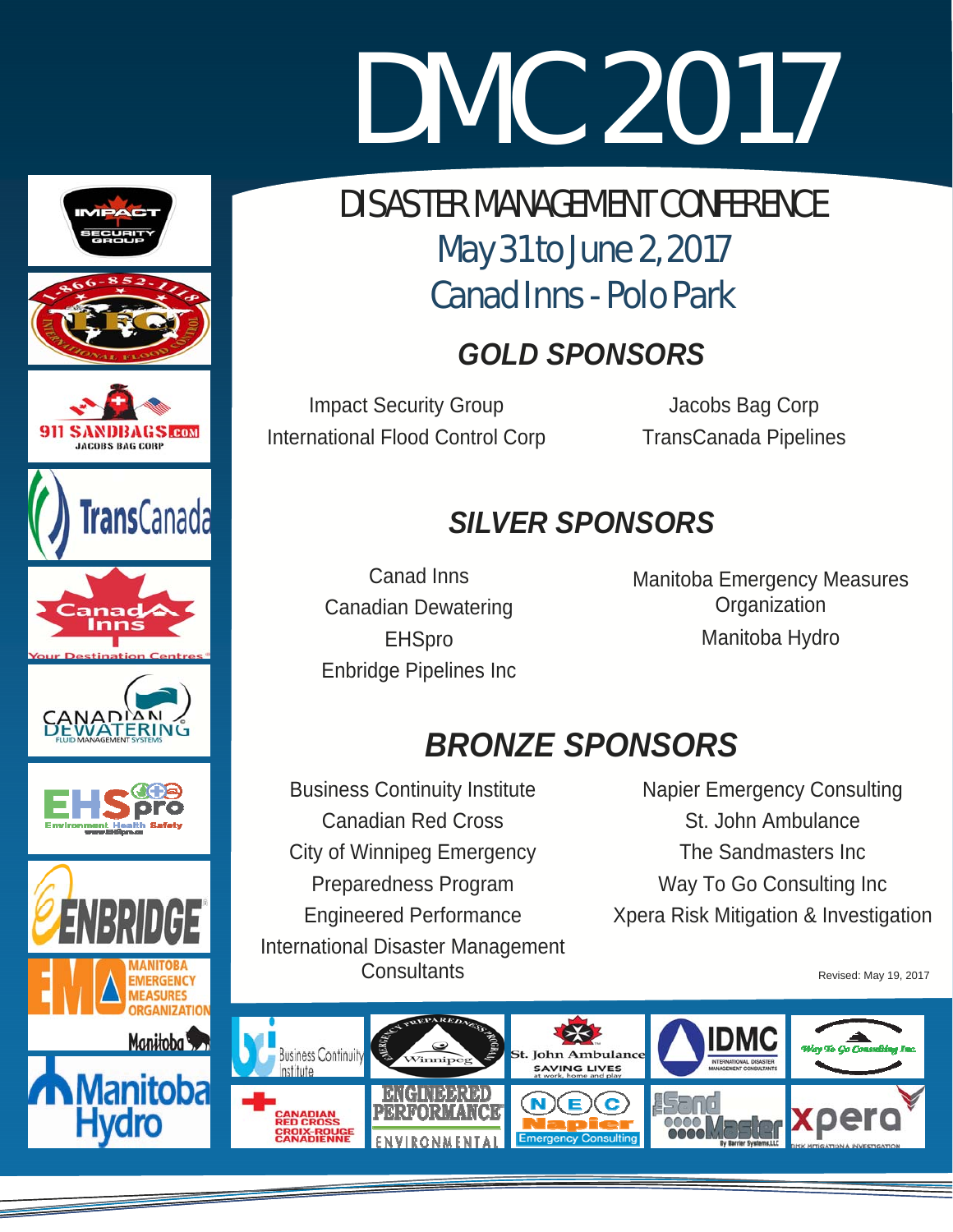# **Disaster Management Conference 2017**

**May 31, June 1 and June 2, 2017** 

Canad Inns - Polo Park

1405 St. Matthews Avenue, Winnipeg, Manitoba

### *Statement of Purpose*

<u>e de la compa</u>

To further increase the level of emergency preparedness in Manitoba and promote the principles of disaster management planning and public awareness by:

- Sharing experiences
- Showcasing technologies
- Providing information, tools and solutions to problems
- Creating network opportunities

## *The Disaster Management Conference offers*

- Access to 7 plenary speakers, 8 concurrent breakout sessions, and 4 concurrent workshops.
- Three lunches: May 31; June 1; June 2 .
- Four refreshment breaks: May 31 (afternoon); June 1 (morning and afternoon); June 2 (morning).
- One ticket to Bud, Spud & Steak dinner on May 31. (A limited number of extra tickets may be purchased at the Registration Desk for \$15 each).
- One ticket to gala evening dinner and entertainment on June 1. (A limited number of extra tickets may be purchased at the Registration Desk for \$50 each).
- Door prizes

### *Who Should Attend*

- **Emergency Preparedness Planners**
- First Responders
- Elected Officials
- Safety Officers
- **Business**
- Health Professionals

# *Conference Executive Committee*

Don Brennan Randy Hull Paul Guyader Shelley Napier Sara Wiebe

• Non Governmental Organizations **•** Business Continuity Planners School Safety Officers

• Educators • Policy Makers

# *Updates*

For additional information or updates, please check: http://www.manitobadisastermanagementconference.org/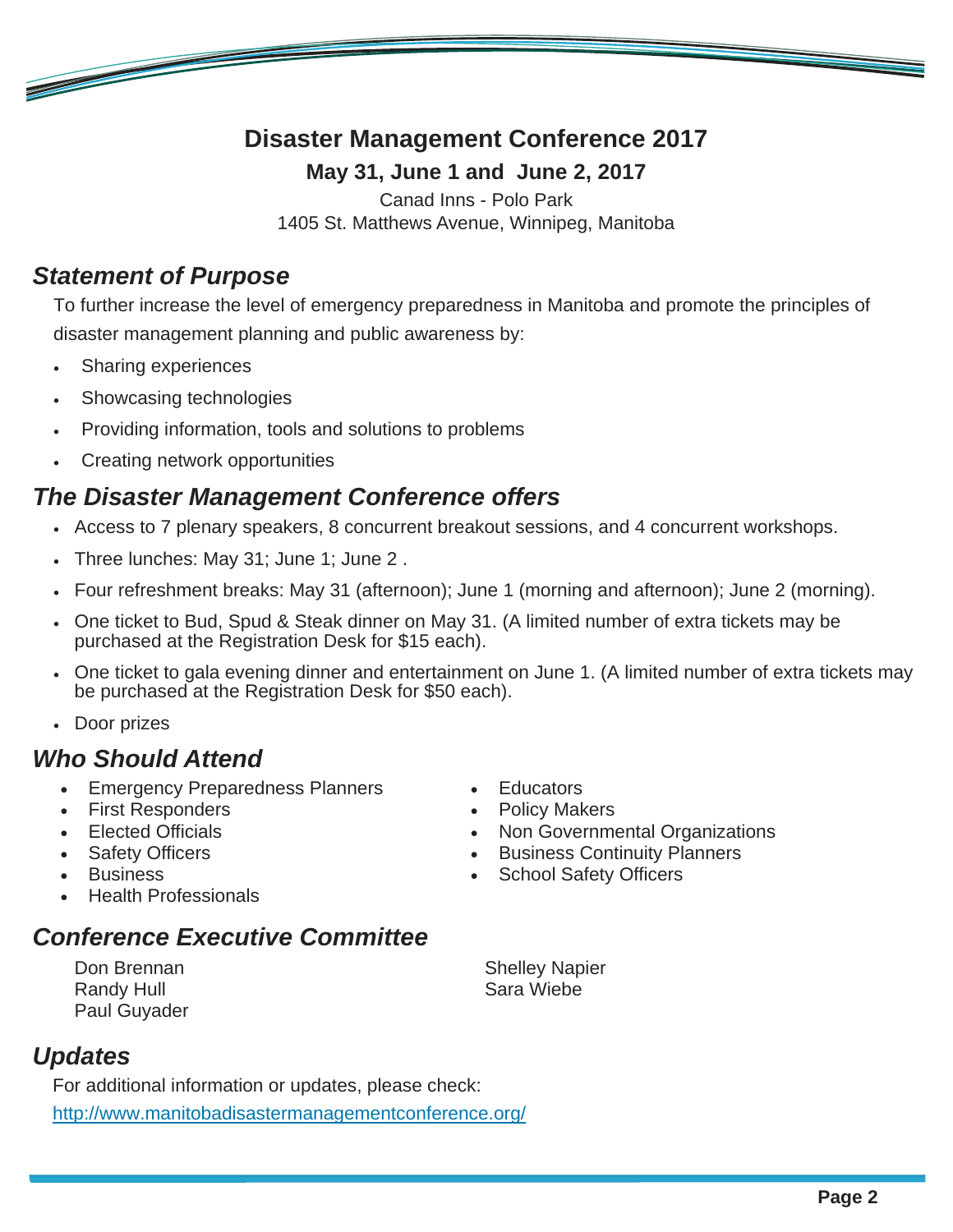### *Registration Costs per Delegate (must be paid in Canadian funds)*

**\$350** - early bird special (paid registrations must be received by **April 14, 2017**); or,

**\$400** - regular rate

<u>and a shear that the same of the same of the same of the same of the same of the same of the same of the same of the same of the same of the same of the same of the same of the same of the same of the same of the same of </u>

Please complete the attached registration form and **note that payment must accompany registration.**

# *Registration Policy*

Payment must be attached to the registration form in order to be processed. **You will not be fully registered until payment is received**. (Please note that we will not invoice under any circumstance – if your organization requires an invoice in order to process payment, use the completed registration form as your invoice.)

The conference makes every effort to provide a healthy, appealing menu for all meal functions. If you require a special meal or meal exceptions, please advise the Registrar when registering.

Please ensure you select your session preferences.

You will be issued a written confirmation of your paid registration. This confirmation is your receipt.

# *Registration Deadline*

All paid registrations must be received by **May 12, 2017**.

# *Payment Method*

Payment by cash (must be paid in person) or by cheque.

Make cheques payable in Canadian funds to "**Disaster Management Conference**". Mail registration form and payment to:

> Manitoba Disaster Management Conference PO 70044 Kenaston PO Winnipeg MB R3P 0X6

Payment by credit card can only be made if you register online, paying through PayPal (you can sign up as guest if you do not have a PayPal account). www.manitobadisastermanagementconference.org

# *Registrar Contact Information*

Contact Registrar, Sara Wiebe, by email at Registration@ManitobaDisasterManagementConference.org

# *Cancellation / Substitution Process*

Cancellations must be requested **in writing to**  Registration@ManitobaDisasterManagementConference.org

prior to **May 12, 2017**, and will each be subject to a \$50 administration fee. **No refunds will be given after this deadline (no exceptions).**

Substitutions may be made at any time without penalty.

# *Registration Desk*

Delegates must present themselves at the Registration Desk in order to receive their registration packages. Registration packages will be released only to the individual whose name appears on the badge (in the event that the registered delegate is unable to attend, a substitute may be made).

**Registered delegates, speakers and sponsors must wear their badges for access to all conference functions.** 

# *Room and Hotel Details*

A block of standard guestrooms (single to quad occupancy) have been set aside at a special rate of \$127 (plus applicable taxes) for the Disaster Management Conference 2017. To obtain this special rate, you must provide Canad Inns—Polo Park with the **group rate #293871** at the time of booking.

Hotel Direct Phone Number: (204) 775-8791

Central Reservations Number: 1-888-332-2623

Please note the room block will be held until May 1, 2017; Canad Inns will still accept reservations after May 1, 2017 at the special rate of \$127 (plus taxes), but it will be subject to guest room availability at the time of booking.

It is recommended that delegates reserve their rooms early as the hotel has fully booked in past conferences. In the event that Canad Inns – Polo Park gets fully booked, the onus will be on the delegates to find an alternate hotel.

# *Parking*

Free and ample parking at the Hotel.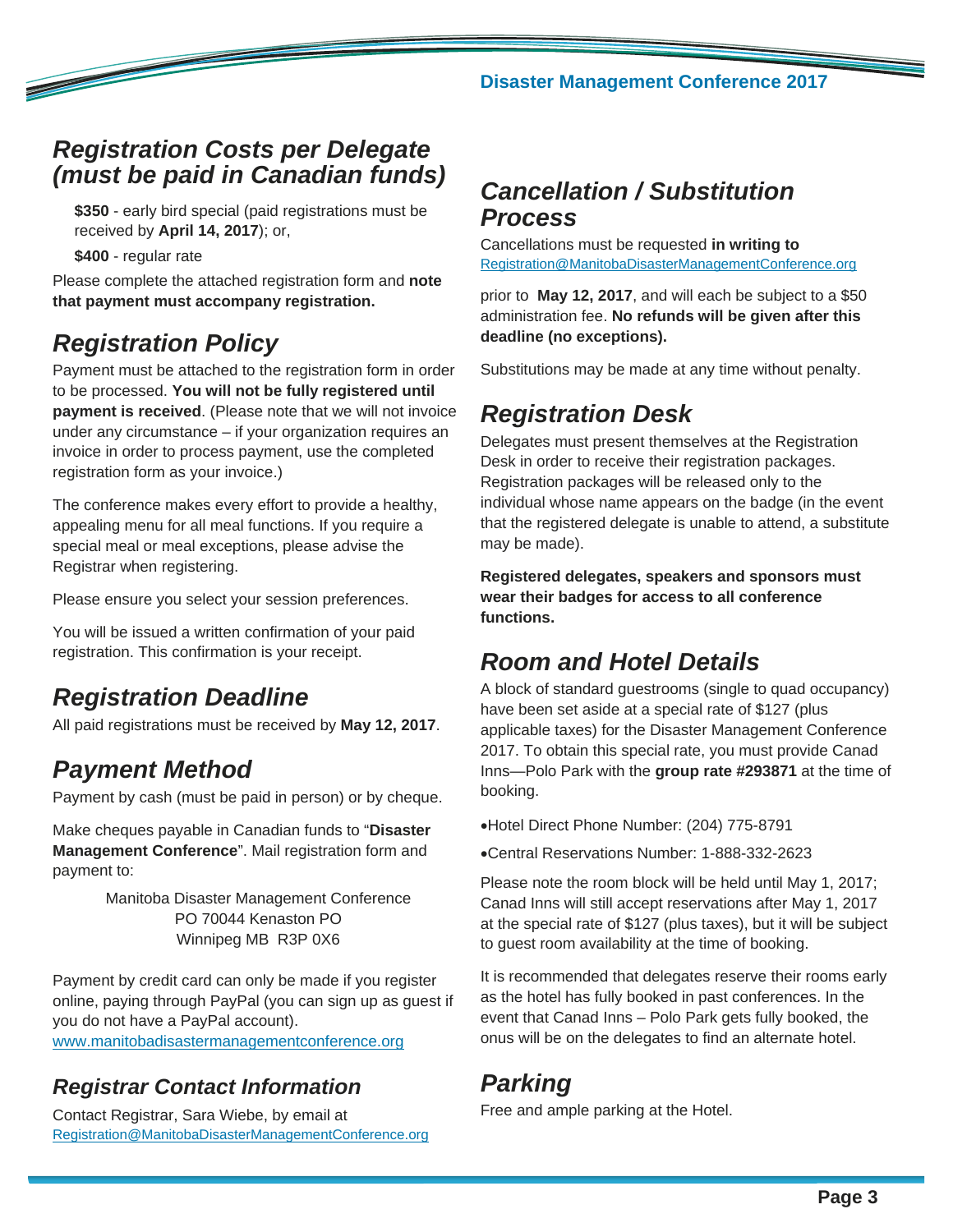

# *Program Information*

**Contract Contract Contract Contract Contract Contract Contract Contract Contract Contract Contract Contract C** 

#### **Wednesday, May 31, 2017 - Day One**

**9:30 am - 11:45 am Registration 11:45 am - 1:00 pm Opening Remarks & Announcements followed by Lunch**

#### **1:00 pm - 2:00 pm Pulse Nightclub Attack - Orlando June 2016**

#### **Lieutenant Richard Ruth**, Orlando Police Department

Lieutenant Ruth will present an overview/timeline of the Pulse incident, and will address the impacts the shooting had on Orlando Police and Fire, survivors, the community and the LGBTQ community. He will also outline the approach they took as Critical Incident Stress Management Team: successes, lessons learned and continuing progress.

**2:00 pm - 2:30 pm Exhibitor Break**

#### **2:30 pm - 3:30 pm Breakouts Session B**

#### **B1 Leaderbus**

#### **Jay Shaw**, City of Winnipeg

A look at leadership from the eyes of a new municipal emergency manager. For new emergency managers and/or elected officials to understand the role of emergency managers when they are just new to their position. You have been given the keys to the bus but how do you lead when you are the new person? How do you eat an elephant one bite at a time? Where do you start when you have support, budget, staffing and a mandate to make change or worse, you do not have any of these? How do you get the bus rolling and capitalize on momentum? What is the best way to solicit support from key internal stakeholders for your ideas and concepts? Learn these answers as well as what to do when you mess up and make an error. This engaging and informative session about leading in a new direction will have you laughing, and understanding what your emergency manager may be going through. So strap in and come for a ride on the bus, the Leaderbus!

#### **B2 Emergency Preparedness from an Elected Officials Perspective**

**Jim Campbell**, Reeve of RM of Rockwood; **Chris Goertzen**, Mayor of City of Steinbach; **Ralph Groening**, Reeve of RM of Morris

The elected officials support for emergency preparedness programming in communities is extremely important for success. The MEC must feel supported in dealing with council and CAO. There are many different expectations, viewpoints and understandings amongst councils on what their role in emergency management is. How do you merge the best practices, lessons learned and government expectations to create a strong program for your community?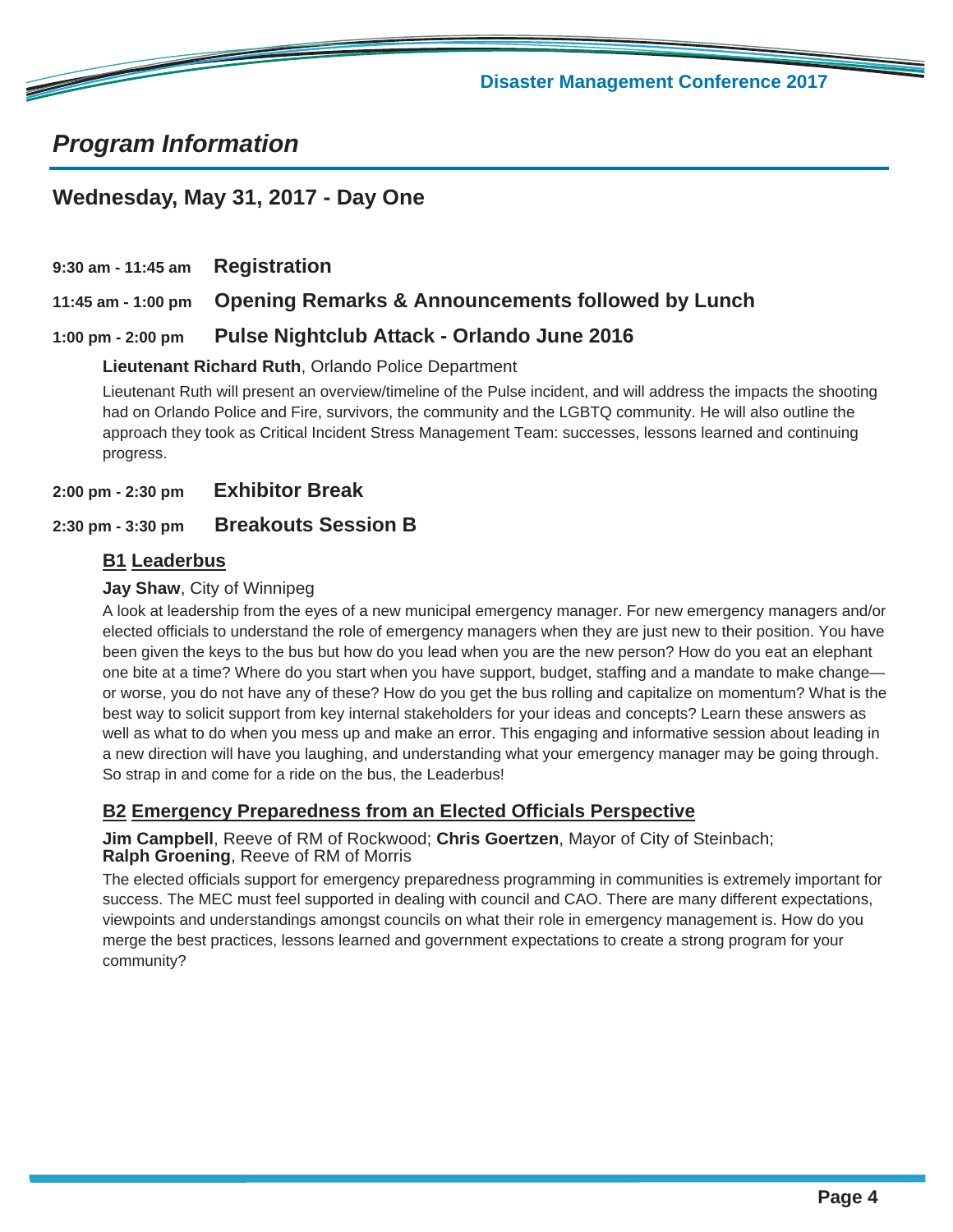

#### **2:30 pm - 3:30 pm Breakouts Session B continued**

#### **B3 Long Plain First Nation Tornado: A Guide to Response and Recovery Activities**

**Cailin Hodder**, Canadian Red Cross; **Kevin Gamble**, Canadian Red Cross; **Chief Dennis Meeches**, Long Plain First Nation

Following the touchdown of an EF 1 Tornado in the Long Plain First Nation in July 2016, the community activated their emergency response plan and the Canadian Red Cross mobilized to support.

Following an overview of the destruction including drone footage taken at first light, the Canadian Red Cross will take you through a timeline of activities including the transition from relief to recovery and Chief Dennis Meeches will discuss the proven importance of a community emergency response plan and provide information on declaring a state of emergency and accessing disaster funding as a First Nation community.

The presentation will be complete by providing an overview of mitigation plans developed for Long Plain First Nation.

#### **B4 Emergency Planning - Best Practices for Mass-Spectator Events**

#### **Nicki Albus**, Manitoba Emergency Measures Organization

This session will be of interest to emergency management and first responder staff who act in support of fairs, festivals, rodeos or large sporting or concert events in their community, as well as members of those organizations that hold these types of events. With Canada Summer Games being held in Manitoba in 2017, this "just in time" session will provide great awareness and ideas for those who may be involved.

The topic is introduced with reference to the Big Valley Jamboree storm in 2009, works its way through specific issues and procedures and ends with a case study situation that can be applied to any event demonstrating how actions and planning can mitigate impact and alternatively, how the lack of action/planning can escalate the situation in a mass-spectator event.

#### **3:40 pm - 4:40 pm Stop Overwhelm: Get Calm in 3 Steps and 30 Seconds**

#### **Erin Acton,** ACC, ECPC Speaker, Corporate Trainer, Certified Life and Business Coach

An emergency or disaster leaves little time to deal with overwhelm. And yet people and systems are often overwhelmed in emergencies. When not properly addressed, this fight-flight-freeze response affects not only those impacted by an emergency but also the very people who are deployed to help.

Key Takeaways

- Identify overwhelm in yourself so you can mitigate effects and adapt more quickly.
- Identify overwhelm in others in order to provide more effective support.
- Learn a quick, effective tool to stop overwhelm as soon as you notice the signs.

#### **5:00 pm - 8:00 pm Bud, Spud and Steak** (ticket provided)

Delegates are encouraged to socialize and share experiences from their communities or workplace.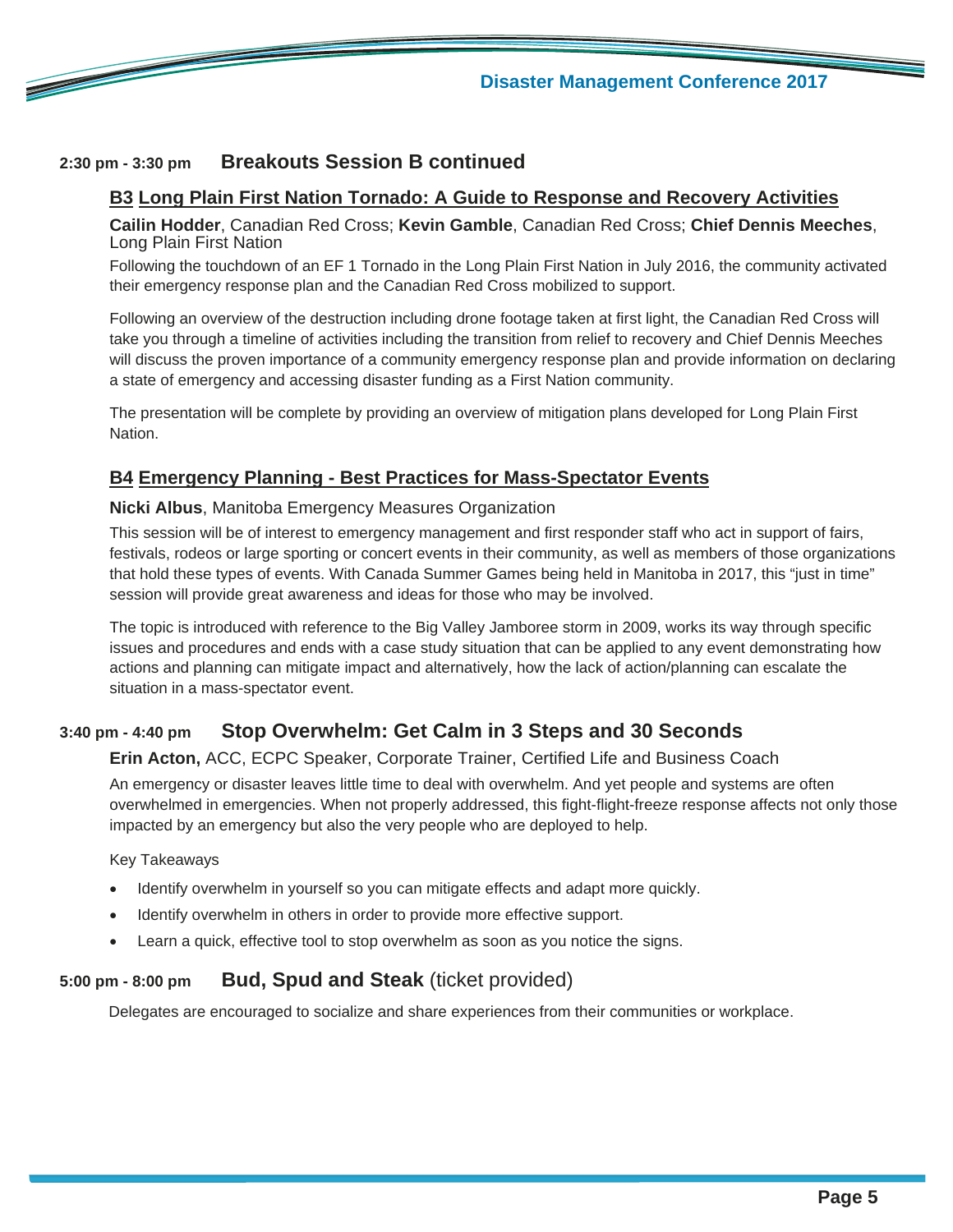#### **Thursday, June 1, 2017 - Day Two**

<u>de la compa</u>

#### **8:30 am - 8:45 am Announcements and Conference Updates**

#### **8:45 am - 9:45 am Taming The Beast - Alberta's Response to the 2016 Wood Buffalo Wildfires (Fort McMurray)**

#### **Shane Schreiber**, Alberta Emergency Management Agency

In May 2016, an out of control wildfire forced the rapid evacuation of the City of Fort McMurray and surrounding region, leading to the largest and costliest wildfire in recent Canadian history. The efforts to fight the wildfire, support the evacuees, and coordinate a "whole of society" response to the disaster that became known as "The Beast" will be reviewed and discussed by lead official for the Government of Alberta.

#### **9:45 am - 10:10 am Exhibitor Break**

#### **10:10 am - 11:05 am Breakouts Session C**

#### **C1 Building Resilient Communities through Emergency Programming**

#### **Shelley Napier**, Napier Emergency Consulting

All communities within Manitoba are required to have an emergency plan but few have built emergency programs to accompany the plan. Having an emergency plan will not successfully get you through a community disaster. Having a program will but it starts with identifying your hazards and building a program around that. A program with a plan will create resiliency, support and success for municipalities to deal with critical events faces on an ever-increasing basis.

#### **C2 First Nation Emergency Management Issues**

**William Sutherland**, Peguis First Nation; **Tammy Woodhouse**, Pinaymootang First Nation First Nation communities face many challenges when dealing with emergency events. Our communities experience emergencies on a yearly basis, usually from a reactive position.

Highlighting governmental limitations when a community is hit with multiple intermediate events and showcasing the effects of long term displacement upon First Nation membership are our main priorities.

#### **C3 Local Authorities Emergency Planning and Preparedness Regulation**

#### **Don Mackinnon**, Manitoba Emergency Measures Organization

The presentation will include a review of the Local Authorities Emergency Planning and Preparedness Regulation which came into force on December 20, 2016, along with pertinent provisions of The Emergency Measures Act, and an introduction to the CSA Z1600 and NFPA1600 Emergency Management and Business Continuity standards.

The presentation will include a discussion of:

- The policy rationale(s) for the Regulation.
- How it will affect municipal emergency preparedness programs and plans.
- Expectations and compliance.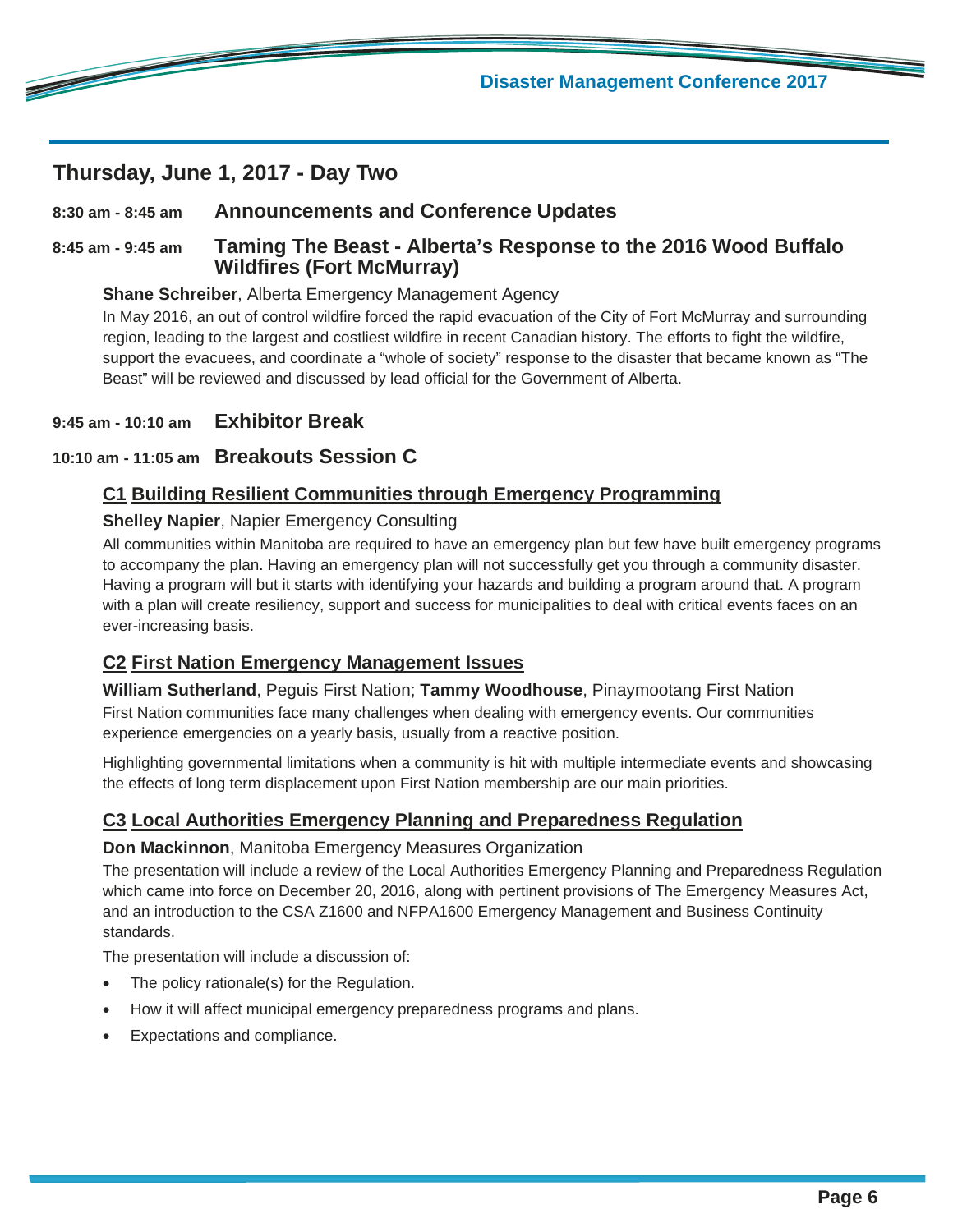

#### **Disaster Management Conference 2017**

#### **10:10 am - 11:05 am Breakouts Session C continued**

#### **C4 Unique Radionuclide Therapy Situation**

#### **Jeff Dovyak**, Winnipeg Regional Health Authority

A Radionuclide Therapy Patient left the hospital against medical advice and spent time with their partner (and maybe others) overnight in a Winnipeg hotel room. The next day the patient was convinced to return to the hospital. Subsequently, the patient left again against medical advice.

This presentation will address regulatory reporting, the multi-agency response to and Contamination Survey of the hotel room, decontamination of the hotel room, radioactive waste handling and why Winnipeg Police Service was summoned to attend the hotel.

#### **11:15 am - 12:15 pm What Will You Do When the World Comes Knocking?**

#### **Barry Manuel**, Emergency Management Coordinator, Halifax, Nova Scotia

This session will show that even in a rural setting you can still have a national or even international incident occur in your backyard. For Barry, it was Swissair and to a degree 9/11. What changes he has seen since, what trends, and where do we go next in emergency management.

#### **12:15 pm - 1:30 pm Lunch and Exhibitor Visits**

#### **1:30 pm - 4:15 pm Workshops Session W (with Break from 2:30 pm - 2:50 pm)**

#### **W1 Command Quest - The High Stakes Interactive Learning Emergency Management Game**

**Jay Shaw**, City of Winnipeg; **Tom Howards**, City of Winnipeg; **Cindy Bauer**, City of Winnipeg

An interactive tabletop exercise game that will immerse you into the real world of Disaster and Emergency Management. Utilizing Incident Command (ICS) 100 & 200 training, you will be challenged as critical thinkers and leaders. If you do not have the training, this crash course will immerse you in foundational concepts that will have you wanting to sign up for the ICS courses the second you leave. This training is for Beginner and Intermediate level leaders and managers. A maximum of 90 learners will be accepted into this half-day program. Three separate 30-person teams will be balanced to maximize effectiveness. Learners will role-play in a variety of settings, including on-site operations, Emergency Operation Centre, Media Relations, Logistics & Planning. Will you and your team manage to mitigate the incident and save lives, or will time run out on your plan to save the day?

#### **W2 Thunderstorm Safety**

**Natalie Hasell**, Environment and Climate Change Canada Warning Preparedness Meteorologist; **Robyn Dyck**, Environment and Climate Change Canada Support Specialist

Do you know what to do when storm clouds threaten? Want to learn how to protect yourself and your property from severe weather? Attend the Thunderstorm Safety Training and learn what to expect from severe weather, including how to report and prepare for it. Learn about the structure of storms, the types of clouds to watch for and what Environment and Climate Change Canada's severe weather watches and warnings mean. In this workshop, presenters will focus on thunderstorm safety and how to recognize severe thunderstorms and related phenomena. Gain storm readiness in time for the summer thunderstorm season!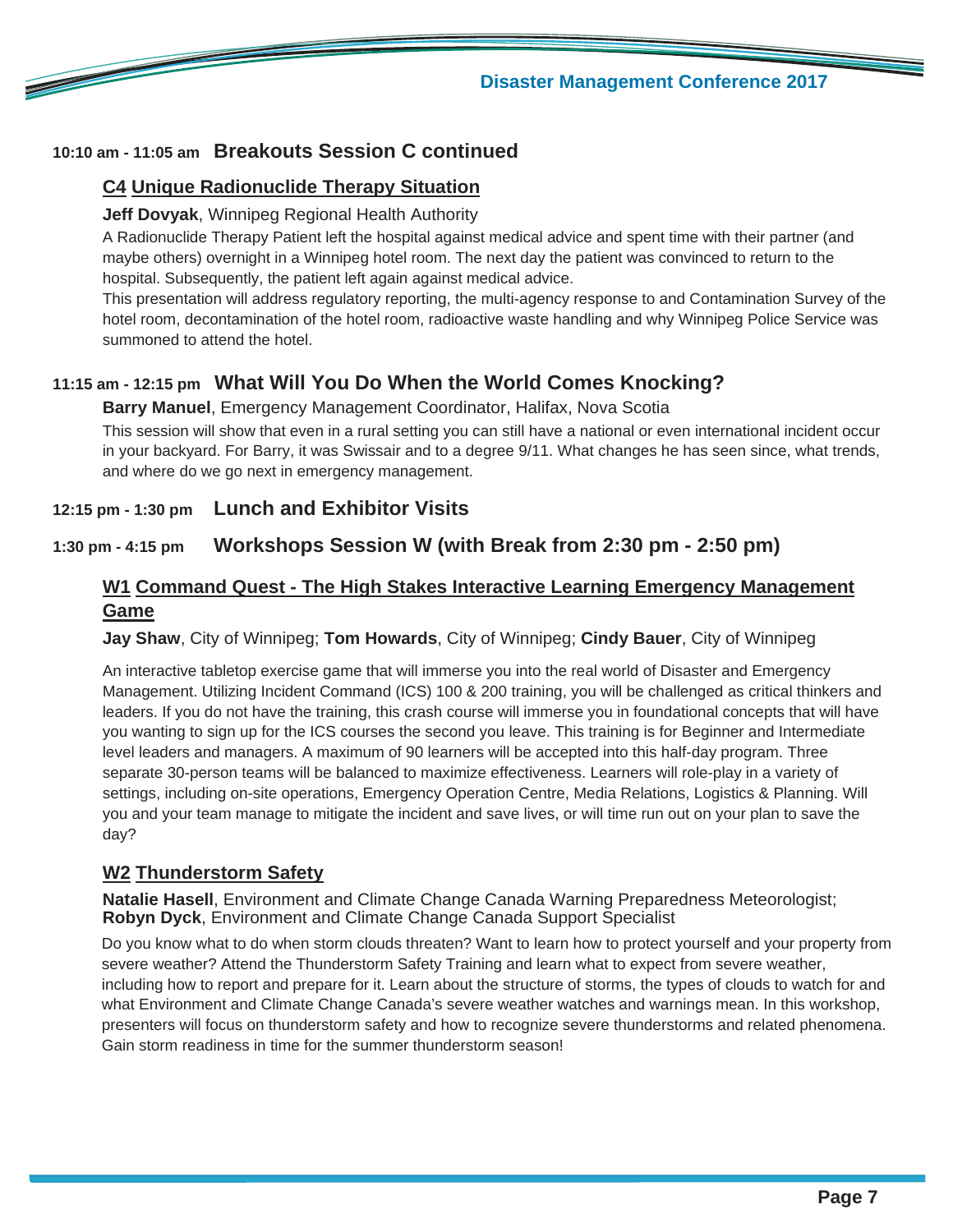

#### **1:30 pm - 4:15 pm Workshops Session W continued**

#### **W3 The ComeBACK Formula™**: **Five Resilience Skills That Can Transform Disaster Into Opportunity**

#### **Sandra Millers Younger**, ComeBACK Solutions International

This engaging, interactive 2.5-hour workshop offers in-depth understanding and experiential practice of five scientifically proven resilience principles essential to emotional recovery from traumatic events.

Facilitator Sandra Millers Younger combines lessons learned from her personal experience as a wildfire survivor with findings by positive psychology researchers in this common-sense approach to a critical but often overlooked aspect of disaster recovery for both emergency professionals and their communities.

Short stories and videos explain each of the five universal steps in a successful comeback journey, while "try-itnow" exercises plus suggested activities for ongoing mastery give participants a takeaway toolkit to help them, their teams—and those they serve—heal and grow in the wake of disaster.

Sandra Millers Younger is the author of The Fire Outside My Window.

#### **W4 Scribe and Note Taking**

#### **Trent Gervais**, The Loomox Group

Municipal staff, NGOs and responders are often put into their positions with a degree of training. In many cases, they are not taught how to take good notes. Over the last four years, The Loomox Group's scribe/note taking course has been taught to over 3,000 municipal staff and responders.

The 2.5-hour training workshop gives a brief glimpse into the course, and some valuable takeaway tools to assist participants. These include three valuable points that are critical to defending key actions and decisions both in their everyday work and disasters:

- If you did not write it, it did not happen.
- Good notes take you right back to the chain of events.
- Time.

Within the training session, participants will be a part of hands on exercises to demonstrate the importance of good note taking.

Other areas the training session will touch on are as follows:

- How, When and Why to Make Notes
- What to Expect During the Investigation
- **6:00 pm Cocktails** (cash bar)
- **6:30 pm Dinner and Door Prizes** (ticket provided)
- **8:15 pm Special Entertainment Comedian Derek Edwards**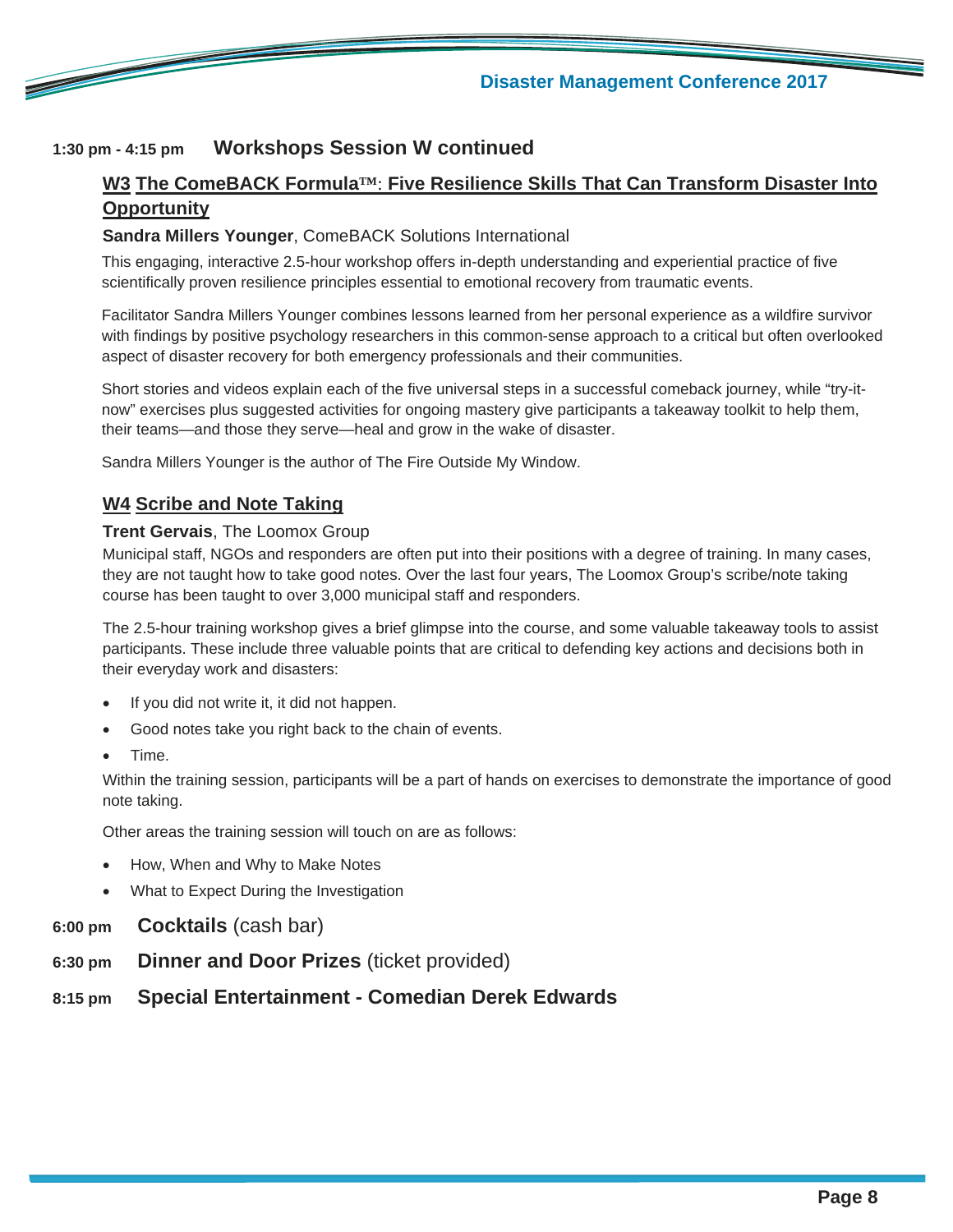#### **Friday, June 2, 2017 - Day Three**

<u>e de la compa</u>

#### **8:45 am - 9:00 am Announcements and Conference Updates**

#### **9:00 am - 10:00 am Poo Pails and Lice Cream - The Adventures of a Disaster Response Nurse**

#### **Bonnie Kearns**, Canadian Red Cross

What is it like to respond to a disaster? Well it is exciting, nerve-wracking, boring, scary, rewarding, heartbreaking, frustrating, sad, tiring and wonderful. It is about sand-storms and shit-storms and how to take them on with a sense of adventure, humour and joy.

Bonnie has been deployed to many disasters, including: Ground Zero in New York; Hurricane Katrina; Afghanistan; Haiti; Syrian Refugee Camp; Pakistan and Nepal. This presentation is about adventure, celebrating differences and how to put checkmarks on your bucket list. It is a warm and funny account of her travels and reminds us that we are all responsible for sharing ourselves and caring for those most vulnerable among us.

#### **10:00 am - 10:30 am Exhibitor Break**

#### **10:30 am - 11:40 am Imagination, Partnership and Resilience: Three Recommendations for Optimal Disaster Management**

#### **Sandra Millers Younger**, ComeBACK Solutions International

This session will offer a fresh perspective, riveting storytelling, and three unique takeaways from a highly credible civilian wildfire survivor. Sandra Millers Younger's inspiring personal comeback story begins with following a bobcat to safety through smoke and flames, and leads through experience and exhaustive research to key insights relevant to both the preparedness and recovery phases of emergency management.

Sandra Millers Younger is the author of The Fire Outside My Window.

#### **11:40 am - 12:30 pm Lunch**

#### **12:30 pm - 1:30 pm Emergency Management in Manitoba - A Year and a Half Review**

**Lee Spencer**, Emergency Management and Public Safety Division

This session will deliver a retrospective of recent emergencies and the changes to the Emergency Management landscape both in Manitoba and across Canada.

#### **1:30 pm - 2:00 pm Conference Wrap-up and Evaluation**